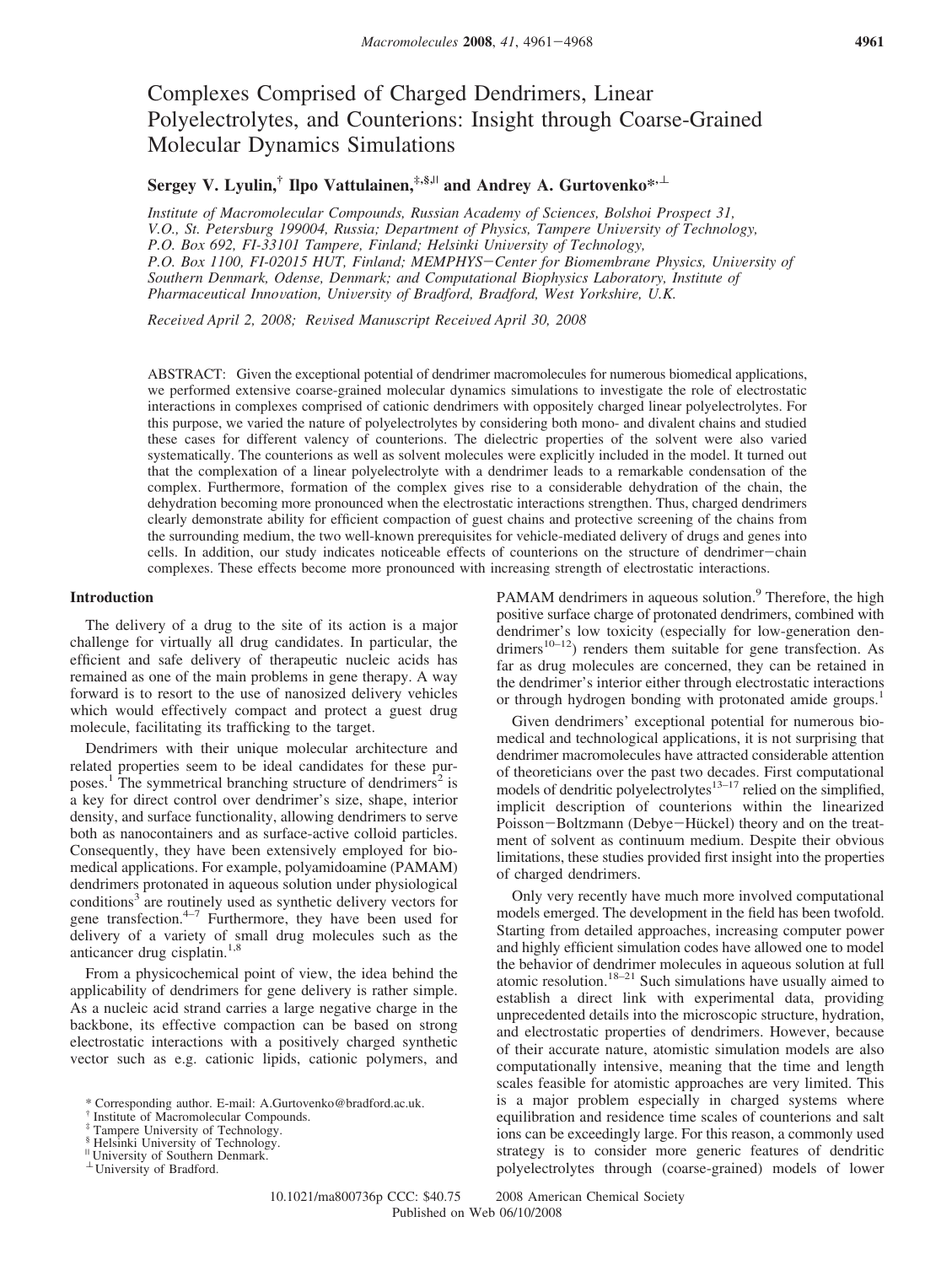resolution. These models go beyond the Debye-Hückel approximation, allowing one to describe ions explicitly<sup>22–28</sup> even if the solvent is of implicit nature. Furthermore, recent work $^{23,24}$ has shown how one can also account for the discrete nature of solvent through explicit nonpolar<sup>23</sup> and polar<sup>24</sup> solvent molecules. These studies demonstrate that the level of coarse-grained modeling has reached a state where all relevant dendrimer properties can be modeled in a realistic fashion as long as one is interested in qualitative rather than quantitative features of the system. What is more, as coarse-grained models are computationally considerably less demanding than atomistic descriptions, they can provide major added value in studies of generic properties of dendrimers. This idea has been employed very recently in cases where the aim has been to systematically consider effects due to the size and charge density of dendrim $ers,^{25,26}$  the strength of electrostatic interactions,<sup>22,23</sup> and the concentration of salt and valency of salt ions<sup>27</sup> and counterions.<sup>28</sup>

While there has been significant progress in molecular modeling of solvated charged dendrimers, considerably less attention has been paid to simulations of complexes between dendrimers and linear polyelectrolytes.29–33 Nonetheless, such studies are crucial to understand the complexation of cationic dendrimers with nucleic acids and drug molecules, since the complexation represents the very first step in vehicle-mediated gene and drug delivery. Furthermore, the complexation of polyelectrolytes with macroions is also of considerable fundamental interest due to the profound prospects of understanding how charged macromolecules interact with charged polyelectrolytes.

The above view can be elaborated in more detail by noting that most computational studies of charged dendrimers to date have employed very simplified models in which counterions of both dendritic and linear polyelectrolytes have been treated implicitly, and the solvent has been replaced with a structureless medium described by some dielectric permittivity.29,30,32,33 This approach may be problematic when applied to dense structures such as dendrimers, where the Debye-Hückel approximation can easily break down as charges approach each other and their distance goes below the Bjerrum length. Indeed, recent computational studies of single charged dendrimers<sup>22,23</sup> with explicit counterions have clearly demonstrated that counterion condensation upon increasing strength of electrostatic interactions is able to cause noticeable changes in dendrimer's structure, which cannot be accounted for within the Debye-Hückel approximation.

The limited understanding of the structures of charged dendrimers is further underlined by the major computational challenge associated with state of the art atomistic studies. In a very recent work, Maiti and Bagchi<sup>31</sup> studied DNA-PAMAM complexes through atomistic simulations including counterions and water molecules in an explicit fashion. While this landmark paper presents one of the most significant efforts in the field, its very high computational load (a single system under study consisted of about 75 000 atoms and was simulated for 20 ns with a time step of  $2 \text{ fs}$ )<sup>31</sup> prohibits systematic studies of various factors that would affect the structures of the complexes, e.g., ionic strength and solvent's dielectric properties. Generic, coarse-grained models with explicit solvent and counterions are best suited for such large-scale simulations. However, to our knowledge, models of this kindhavenotbeenemployedformolecularsimulationsofdendrimer-linear polyelectrolyte complexes.

In this study, we present extensive molecular dynamics simulations of complexes comprised of a generic (coarse-grained) charged model for a dendrimer of the fourth generation and a polyelectrolyte chain of opposite charge. Counterions of both the dendrimer and the linear polyelectrolyte as well as solvent molecules are *explicitly* incorporated in the model. We consider the case of relatively short chains, meaning that the overall charge of a chain is several times smaller than the total charge of a dendrimer. The strength of electrostatic interactions is systematically varied and its influence on the properties of dendrimer-chain complexes is monitored in detail. Special attention is paid to understand the effects associated with counterions; the issues related to the valency of charges of counterions and polyelectrolyte chains are also addressed. Overall, our study demonstrates that charged dendrimers have an ability for efficient compaction of guest polyelectrolyte chains and for protective screening of the chains from the surrounding medium.

#### **Model and Simulation Setup**

We have performed molecular dynamics (MD) simulations of dendrimers of generation four in their protonated state, so that all beads of the terminal (fourth) generation were positively charged with unit charge. We employed the same freely jointed "bead-and-spring" model without angle and torsion potentials as in ref 23; the model trifunctional dendrimer does not have spacers between branching points and consists of 94 beads, of which 48 were terminal positively charged beads. Such a charge pattern corresponds to physiological (neutral) pH conditions where the primary amines of a PAMAM dendrimer get protonated.<sup>3</sup>

A linear polyelectrolyte chain was placed nearby the dendrimer and was modeled at the same footing as a dendrimer with the use of the freely jointed model. The chain in the model was chosen to have 10 negatively charged beads with charge  $-1e$  or  $-2e$ . This level of description allows us to study the coupling between the valency of the chain and the valency of the counterions. Yet even in the case of the divalent chain the overall charge of a dendrimer exceeds the charge of a polyelectrolyte chain, implying that we consider here the limit of rather short chains. In practical terms, such short linear monovalent polyelectrolytes can be considered as a generic model for small drug molecules as well as short single-stranded DNA fragments (see discussion at the end of the section).

The dendrimer-chain complex was solvated in a box of ∼9300 nonpolar solvent molecules (beads). An appropriate number of counterions of dendritic and linear polyelectrolytes were added to the system by assigning charges to some randomly chosen solvent particles. As divalent ions such as calcium and magnesium are highly biologically relevant in cellular environments, both monovalent and divalent counterions were considered. A polymer volume fraction in the system was set to about 1%.

The bonds between dendrimer branching points and between chain beads were modeled as harmonic springs with the potential energy  $U = \frac{1}{2}k(l - l_0)^2$ , where  $l_0$  is the bond length. The spring constant  $k = 10^{3} k_{\rm B} T / l_0^2$  was taken from previous studies.<sup>34,23</sup>Short-<br>range nonbonded interactions were described by the standard range nonbonded interactions were described by the standard Lennard-Jones potential  $U_{\text{LJ}} = 4\epsilon [(\sigma/r)^{12} - (\sigma/r)^{6}]$  with  $\epsilon =$ 0.3 $k_B T$ . The bead-bead interaction diameter  $\sigma$  was set to 0.8*l*<sub>0</sub>; the diameter was taken to be the same for dendrimer beads, chain beads, counterions, and solvent molecules. The Lennard-Jones potential was cut off at  $r_c = 2^{1/6}\sigma$  and shifted to zero,<sup>35</sup> describing the system under good solvent conditions. The longrange electrostatic interactions between the charged beads (terminal dendrimer beads, chain beads, and counterions) were handled using the particle-mesh Ewald (PME) method.<sup>36,37</sup> The real-space cutoff was 4.55*l*<sub>0</sub>, and the Fourier grid spacing was set to 0.33*l*<sub>0</sub>. The splines of the sixth order were used for interpolation. Following refs 38 and 39, the density was set to  $1.688l_0^{-3}$  (or to  $0.864\sigma^{-3}$ ). The linear size of a cubic simulation box was set to 17.75*l*0, and periodic boundary conditions were applied in all three dimensions.

In all, we studied three different types of dendrimer-chain complexes. (i) A charged dendrimer, a monovalent chain, and monovalent counterions; the system is referred to as DCI-111 system. Here and below the three letters DCI stand for dendrimer-chain-ions and are followed by three figures which denote the valency of charges for the three principal components of the system. In this manner, DCI-111, for example, means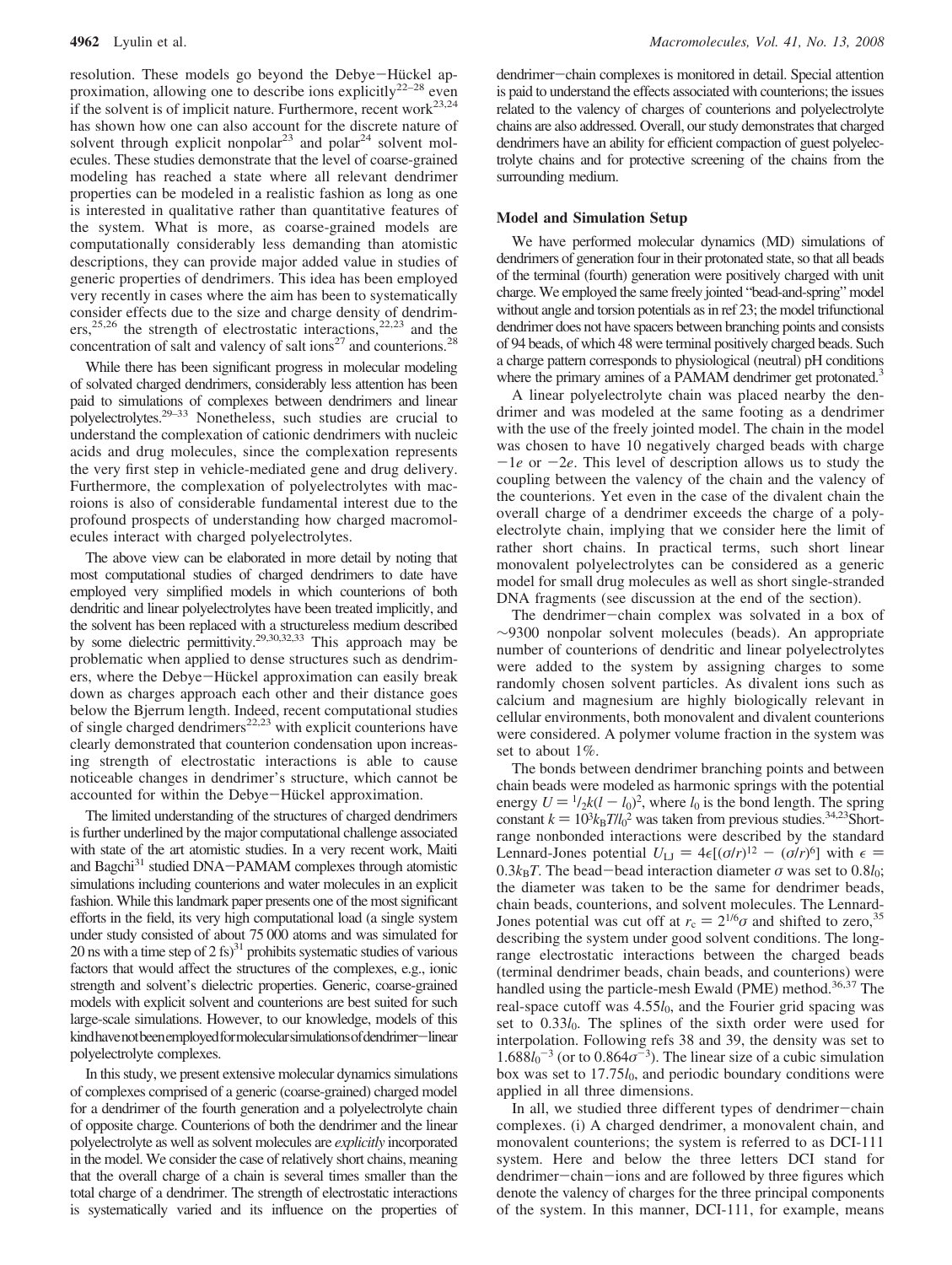**Table 1. Summary of Simulated Systems**

| system $\alpha$ | O <sub>total</sub> | N <sub>10n</sub> <sup>d</sup> | O <sub>ion</sub> <sup>d</sup> | O <sub>total</sub>                                                                                             | $N_{\rm ion}^{\rm chain}$ | O <sub>ion</sub> <sup>chain</sup> | $N_{\rm total}^{\rm sol}$ |
|-----------------|--------------------|-------------------------------|-------------------------------|----------------------------------------------------------------------------------------------------------------|---------------------------|-----------------------------------|---------------------------|
| <b>DCI-111</b>  | $+48e$             | 48                            | $-e$                          | $-10e$                                                                                                         | 10                        | $+e$                              | 9265                      |
| <b>DCI-121</b>  | $+48e$             | 48                            | $-e$                          | $-20e$                                                                                                         | 20                        | $+e$                              | 9255                      |
| <b>DCI-112</b>  | $+48e$             | 24                            | $-2e$                         | $-10e$                                                                                                         | 5                         | $+2e$                             | 9294                      |
| dendrimer       | $+48e$             | 48                            | $-e$                          |                                                                                                                |                           |                                   | 9285                      |
| 1V chain        |                    |                               |                               | $-10e$                                                                                                         | 10                        | $+$ e                             | 980                       |
| 2V chain        |                    |                               |                               | $-20e$                                                                                                         | 20                        | $+$ e                             | 970                       |
|                 |                    |                               |                               | <sup><i>a</i></sup> Here $Q_{total}^{dend}$ and $Q_{total}^{chain}$ are the total charges of a dendrimer and a |                           |                                   |                           |

polyelectrolyte chain, respectively; *N*<sup>dend</sup> and *N*<sup>chain</sup> are the total number of dendrimer's and chain's counterions;  $Q_{\text{ion}}^{\text{dend}}$  and  $Q_{\text{ion}}^{\text{chain}}$  are the charges of these counterions; and *N*<sup>total</sup> is the total number of solvent molecules in a system.

that peripheral dendrimer beads, chain beads, and counterions are all monovalent. (ii) A charged dendrimer, a divalent chain, and monovalent counterions (the system DCI-121). (iii) A charged dendrimer, a monovalent chain, and divalent counterions of both the dendrimer and the chain (the system DCI-112).

All simulated systems are summarized in Table 1. For reference, we also carried out simulations of single charged dendrimers without a chain (system dendrimer in Table 1) and single linear polyelectrolytes in solution without a dendrimer (both monovalent and divalent chains; see systems 1V chain and 2V chain in Table 1).

The simulations for all the studied systems were repeated six times with different values of the Bjerrum length  $\lambda_B = e^2/$  $4\pi\epsilon_0\epsilon_s k_B T$ , which is a measure of the strength of electrostatic interactions in the system. In all, the value of  $\lambda_B/l_0$  was varied as follows: 0.2, 0.6, 0.8, 1.0, 3.2, and 8.0. The variation in the Bjerrum length  $\lambda_B$  can be interpreted as a change in the dielectric permittivity of the solvent  $\varepsilon$ <sub>s</sub> since  $\lambda_B \sim 1/\varepsilon_s$ . Small values of  $λ$ <sub>B</sub> reflect liquids with large  $ε$ <sub>s</sub> (for water  $ε$ <sub>s</sub> ≈ 80), while large values of  $\lambda_B$  correspond to nonpolar liquids such as the hydrophobic core inside cell membranes, where  $\varepsilon$ <sub>s</sub>  $\approx$  2-5 is comparable to conditions in vacuum.

All dendrimer-chain complexes with different Bjerrum lengths were first equilibrated for 106 time steps in the *NVT* ensemble with the time step  $\Delta t = 2.4 \times 10^{-3} \tau_0$ , where  $\tau_0 =$  $l_0(m/\epsilon)^{1/2}$  is the time unit of the model (*m* is the mass of a bead). The temperature was set to  $\epsilon/[0.3k_B]$  and was controlled with the use of the Berendsen thermostat<sup>40</sup> with a coupling time constant of  $1.2 \times 10^{-1} \tau_0$ . All bond lengths during NVT runs were constrained using the SHAKE algorithm.<sup>41</sup> At this point it was noticed that the use of the thermostat and bond length constraints induced some (although rather subtle) artifacts seen in particular in translational properties of polymers. Therefore, to get rid of these artifacts, after initial equilibration the thermostat and bond length constraints were switched off, and the time step was reduced by a factor of 2. Data were then collected from production runs of  $5 \times 10^6$  time steps in the NVE ensemble. All the simulations were performed using the Gromacs suite.<sup>42</sup> In total, the simulations took more than 42 000 h of CPU time.

The scales of the model are defined by  $l_0$  (length),  $k_B T$ (energy), and *m* (mass). The most relevant one in the present work is the length scale described by the Bjerrum length  $\lambda_{\rm B}$ , which we present as a dimensionless number through  $\lambda_B/l_0$ . To get some flavor of how  $\lambda_B/l_0$  is related to realistic systems, the average size of the coarse-grained model dendrimer used in this study was compared to that of the corresponding dendrimer in full-atom representation.<sup>23</sup> Using this recipe, one has  $l_0 \approx 6.7$  Å, so that the Bjerrum length  $\lambda_B$  for water amounts to  $∼1.3l_0$ .

It is instructive to compare the persistence length *P* of model polyelectrolyte chains employed in this study and that observed for DNA. For a monovalent chain at  $\lambda_B = l_0$  we found<sup>35,43</sup>  $P \approx 1.37 l_0 \approx 9.18$  Å. Experimental values<sup>44,45</sup> for the persistence length of single-stranded DNA can scatter from 7.5





**Figure 1.** Representative configurations of the dendrimer-chain system (top) before and (bottom) after complexation.

to 30 Å; it is also sensitive to ionic strength of solution.<sup>45</sup> Therefore, the stiffness of the model polyelectrolyte chain used turns out to be comparable with that of ssDNA. As far as a double-stranded DNA is concerned, its persistence length is considerably larger ( $P \approx 500 \text{ Å}$ ),<sup>46</sup> so that our flexible chain model can hardly serve as an adequate description of a ds-DNA fragment.

#### **Results and Discussion**

**A. Dendrimer and Chain Compaction upon Complexation.** For all considered systems the electrostatic interactions between a cationic dendrimer and an anionic linear chain were found to be strong enough to lead to formation of a stable complex during equilibration; this holds for all considered values of the Bjerrum length. Rough estimates show that e.g. for the system DCI-111 with the smallest value of the Bjerrum length ( $\lambda_B = 0.2l_0$ ) the electrostatic interactions are of an order of several  $k_B T$ , so that electrostatics dominates over thermal fluctuations. The fast complexation is at least in part due to the fact that we consider relatively short chains (10 beads), whose total charge is smaller than that of a dendrimer. As a result, a dendrimer is able to electrostatically attract a chain and to take it up almost completely. Figure 1 depicts this situation through two representative configurations of a dendrimer-chain system before and after complexation.

The equilibration of the dendrimer-chain complex was monitored through the time evolution of the mean-square radius of gyration  $\langle R_g^2 \rangle$  (which is a measure of the overall size) of the entire complex. Additionally, we considered the  $\langle R_g^2 \rangle$  of a dendrimer and a chain separately. For full equilibration, we also required that mobile charges (corresponding to the counterions of the dendrimer and the chain) evolved to a stable distribution at long times.<sup>23</sup> It turned out that both the size of the complex and the counterion distribution were fully equilibrated during the initial equilibration in the NVT ensemble and remained stable during the entire production run.

In the absence of a linear polyelectrolyte, the size of a dendrimer is found to express a pronounced nonmonotonic dependence on the Bjerrum length  $\lambda_B$  (see Figure 2), in full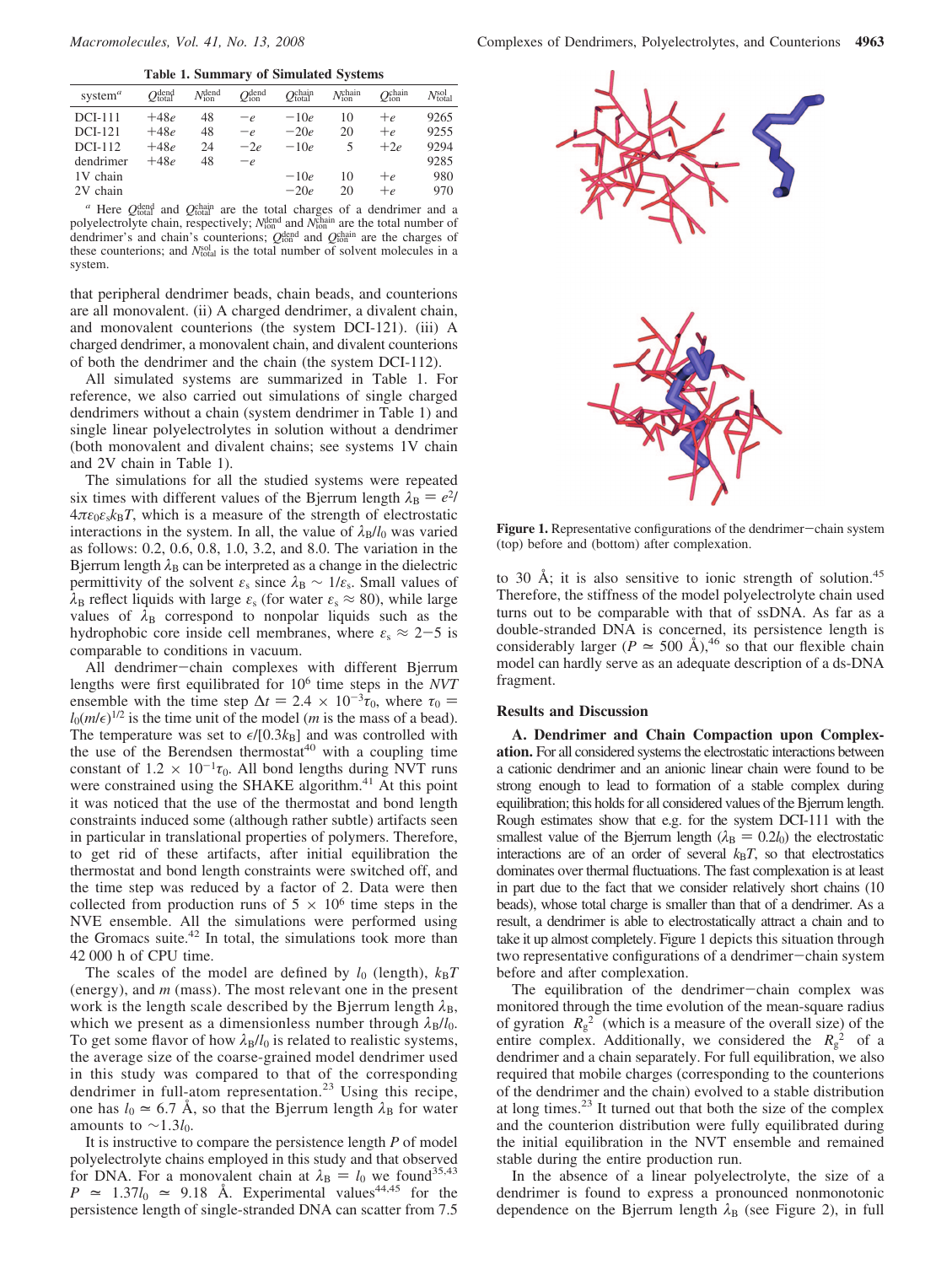

**Figure 2.** Average mean-square radius of gyration of dendrimers,  $\langle R_g^2 \rangle$ , for the three considered types of complexes as a function of the Bjerrum length  $\lambda_B$ . The  $\langle R_g^2 \rangle$  of a single (chain-free) dendrimer in solution is also presented; the dashed line shows the radius of gyration for an uncharged dendrimer. Here (and throughout the paper) error bars were estimated as the standard errors of mean by splitting trajectories into five pieces of 106 time steps each. The error bars are not shown if they are of the same size as the symbols.

accordance with previous studies.<sup>23</sup> The position of the peak in  $\langle R_{\rm g}^2 \rangle$  is very close to the bond length,  $\lambda_{\rm B} \simeq l_0$ .

When the cationic dendrimer merges with the anionic chain, the complexation has a dramatic effect on the dendrimer's size, reducing it substantially. This is evident for all values of the Bjerrum length. Of particular interest is the case where  $\lambda_B/l_0 \sim$ 1.0, since in units of our model the Bjerrum length in water is about 1.3*l*<sup>0</sup> (see ref 23). For systems with such moderate values of *λ*B, the complexation of a dendrimer with a divalent polyelectrolyte chain leads to a striking reduction in the size of the complex (see Figure 2). Though a similar change in size is also found for the case with a monovalent chain, the effect is then less prominent. This effect is in line with intuitive expectations since at a fixed value of  $\lambda_B$  the electrostatic attraction of a dendrimer with a divalent chain is much stronger than with its monovalent counterpart.

A closer inspection reveals that complexation of a dendrimer with a monovalent polyelectrolyte decreases the dendrimer size by ∼8% at *λ*B/*l*<sup>0</sup> ∼ 1.0, while with a divalent chain the dendrimer size drops as much as ∼18%. Divalent counterions considerably enhance the dendrimer's compaction upon complexation with monovalent chains; Figure 2 demonstrates this feature very clearly especially at large values of  $\lambda_B/l_0$  (cf. systems DCI-112 and DCI-121).

What is even more interesting is the fact that complexation changes the nature of dendrimer size dependence on the Bjerrum length. For the dendrimer-monovalent chain complex (DCI-111), the mean-square radius of gyration still demonstrates nonmonotonic behavior. Such behavior, typical for single cationic dendrimers, has been shown to originate from the interplay between repulsive electrostatic interactions for the charged terminal dendrimer beads and counterion condensation onto a dendrimer.23 It seems that a monovalent chain adsorbed on a dendrimer does not change this picture. However, when divalent features join the game, the peak in  $\langle R_g^2 \rangle$  either decays substantially or disappears completely. This phenomenon is observed when the dendrimer forms a complex with a divalent chain with monovalent counterions and also when the chain is monovalent but the counterions are divalent (see Figure 2). This implies that the condensation of divalent charges (either free as in DCI-112 or connected into a chain as in DCI-121) is so strong that it screens the repulsion between the charged dendrimer beads. Thus, the size of a dendrimer can show both nonmonotonic and monotonic behavior for increasing strength of electrostatic interactions depending on the charge density of a polyelectrolyte chain and on the valency of counterions.



**Figure 3.** Average mean-square radius of gyration of linear polyelectrolytes,  $\langle R_g^2 \rangle$ , in complexes and in solution as a function of the Bjerrum length  $\lambda_B$ . Shown are results for (top) monovalent and (bottom) divalent chains. The dashed line shows the  $\langle R_g^2 \rangle$  for an uncharged chain.

Of great practical interest is the change in the size of a polyelectrolyte guest molecule embedded in the complex, since chain compaction is an important prerequisite for efficient drug and gene delivery.<sup>1,7</sup> Figure 3 depicts the mean-square radii of gyration for (free) polyelectrolyte chains in the absence of a complex and for the same chains embedded in a complex. For free chains we find the well-known nonmonotonic dependence of  $\langle R_g^2 \rangle$  on the Bjerrum length, in full agreement with previous studies of linear polyelectrolytes with explicit counterions.<sup>35,47</sup> The location of the peak for  $\langle R_g^2 \rangle$  was found to be at  $\lambda_B \sim 1.0$ *l*<sub>0</sub> for monovalent chains and at  $\lambda_B \sim 0.6 l_0$  for divalent chains. The origin of the nonmonotonic dependence seems to be similar to that for charged dendrimers: the increasing condensation of counterions with  $\lambda_B$ . Interestingly, when the Bjerrum length becomes large, the radii of gyration of both charged dendrimers and linear polyelectrolytes get smaller than their uncharged counterparts (see Figures 2 and 3). It is most likely that ion condensation is responsible for such an effect as it can cause multipole attraction between different parts of a polymer (see also refs 22 and 23).

Complexation of linear polyelectrolytes with charged dendrimers leads to a considerable chain compaction. At  $\lambda_B \approx l_0$ we find the size of polyelectrolyte chains in dendrimer-chain complexes to be about 20% smaller compared to a dendrimerfree solution (see Figure 3). Therefore, cationic dendrimers can be considered as rather effective agents for compaction of linear polyelectrolytes in water. However, it is interesting that this feature is evident only at small and moderate values of the Bjerrum length (up to  $\lambda_B \sim 4l_0$  for monovalent chains and up to  $λ_B ∼ 3*l*<sub>0</sub>$  for divalent chains) (see Figure 3). At large  $λ_B$ 's shrinking of a chain is achieved in a much more effective way by counterion condensation instead of its complexation with a dendrimer. The reason for that is twofold: The chain in a complex is not accessible for its counterions, and there are dendrimer-induced steric constraints preventing further compac-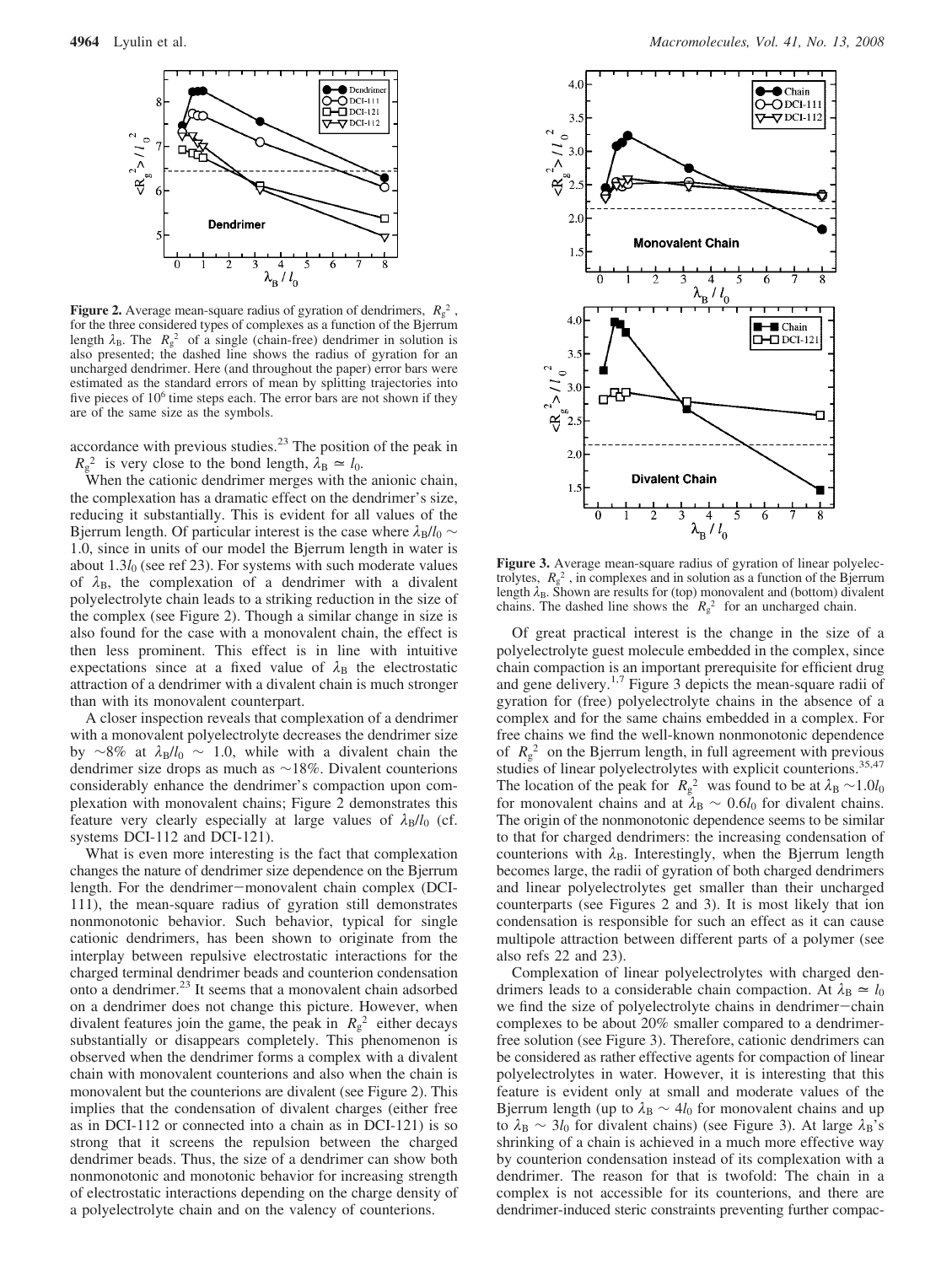

**Figure 4.** Average fraction of dendrimer counterions condensed onto a dendrimer in complex and in solution as a function of the Bjerrum length  $\lambda_B$ . Inset shows the absolute number of condensed dendrimer counterions for the DCI-121 and DCI-112 systems.

tion of a chain after complexation. The important practical implication is that cationic dendrimers do not seem to be appropriate for effective chain compaction when the electrostatic interactions in a system are rather strong, e.g., when water is replaced by an organic solvent with much lower dielectric constant.

The character of  $\lambda_B$  dependence for the size of a chain becomes completely different in a dendrimer-chain complex: the mean-square radius of gyration of polyelectrolyte chains varies only slightly with  $\lambda_B$ , especially for  $\lambda_B \geq 0.6l_0$ . Furthermore,  $\langle R_g^2 \rangle$  was found to be almost insensitive to ion valency. This is most likely again due to the fact that chain counterions cannot readily access the chain in a complex.

**B. Counterion Condensation and Chain Dehydration.** To clarify the role of counterion condensation, we calculated the fraction of adsorbed counterions for all the systems in question. For condensation we used the following simple criterion: a counterion was considered to be condensed on a dendrimer (chain) if it had a dendrimer (chain) bead in its first coordination (hydration) shell. Similar to previous studies,  $2^{3,48-51}$  to evaluate the size of the hydration shell, we first calculated the radial distribution functions (RDFs) for beads of different types (dendrimer and chain beads, counterions, and solvent molecules). The radius of the first coordination shell was then extracted from the position of first minima in the RDFs. This radius was found to be the same for all beads in the system and equal to  $\sim$ 1.3*l*<sub>0</sub>.

In Figure 4 we present fractions of dendrimer counterions that have condensed on a dendrimer for the three dendrimer-chain systems studied, also including data for a single dendrimer (without a chain) in solution. First, one can see that for all systems fractions of condensed ions increase monotonously with the strength of electrostatic interactions. Second, for the complexes with monovalent counterions (DCI-111 and DCI-121), ion condensation is considerably weaker compared to a single chain-free dendrimer; this effect is most pronounced for dendrimer complexes with divalent chains (see Figure 4). The observed decrease in condensation is due to the fact that complexation with an anionic chain partially compensates the charge of a cationic dendrimer. Such a compensation naturally depends on the valency of a chain: a divalent chain (DCI-121) neutralizes a dendrimer in a more efficient way than a monovalent chain (DCI-111) does; this explains the weaker ion condensation in the former case (see Figure 4). Meanwhile, the case with divalent counterions is completely different. Then the fraction of condensed divalent ions exceeds that for a single dendrimer. However, one should bear in mind that the number of divalent ions are twice smaller than the number of monovalent ions, so that the total number of ions condensed on a single



**Figure 5.** (top) Average fraction of chain counterions condensed on a polyelectrolyte chain in complex and in solution as a function of the Bjerrum length  $\lambda_B$ . (bottom) Average fraction of chain counterions adsorbed on a chain and on a whole chain-dendrimer complex as a function of  $\lambda_{\rm B}$ .

chain-free dendrimer is still much higher than in the DCI-112 complex. Furthermore, Figure 4 shows the total numbers of condensed counterions for the DCI-121 and DCI-112 systems. Interestingly, they become equal at  $\lambda_B \approx 3.0 l_0$ , which coincides with the value of  $\lambda_B$  corresponding to the situation where these two systems have the same size (see Figure 2).

Figure 5 (top) illustrates condensation of chain counterions on a chain in complex and in solution. As expected, a dendrimer screens a polyelectrolyte chain from its counterions very efficiently, especially at small Bjerrum lengths ( $\lambda_B \leq l_0$ ). Monovalent chain ions, in particular, are essentially not able to condense at all. This applies to both the chain and the dendrimer-chain complex (see Figure 5, bottom). However, this behavior is sensitive to ion valency: Divalent ions adsorb on a chain located inside a complex to a larger degree compared to monovalent ions. This difference between monovalent and divalent chain ions becomes much more pronounced when condensation on a dendrimer-chain complex as a whole is considered: One can observe even complete adsorption of the divalent chain counterions on a complex at  $\lambda_B = 8.0 l_0$  (see Figure 5, bottom). Such behavior can also be related to the fact that for the system DCI-112 a very small tail of a polyelectrolyte chain protrudes from the complex (see also section C).

The overall charge of a dendrimer-chain-ions complex has to be studied in more detail because of its major relevance for gene delivery: the positive charge of a complex as a whole is known to facilitate adsorption to the cell membrane.<sup>7</sup>The charge of a dendrimer-chain system is also interesting in light of possible dendrimer overcharging when a charged dendrimer takes up more opposite charges than what is required for its complete neutralization.

To characterize the change in the total charge of a complex as the strength of electrostatic interactions increases, we calculated an effective charge of a complex in terms of *Q*complex  $= Q_{\text{dend}} + Q_{\text{cond}}$ , where  $Q_{\text{dend}}$  is the total charge of charged dendrimer beads (for the considered dendrimer of fourth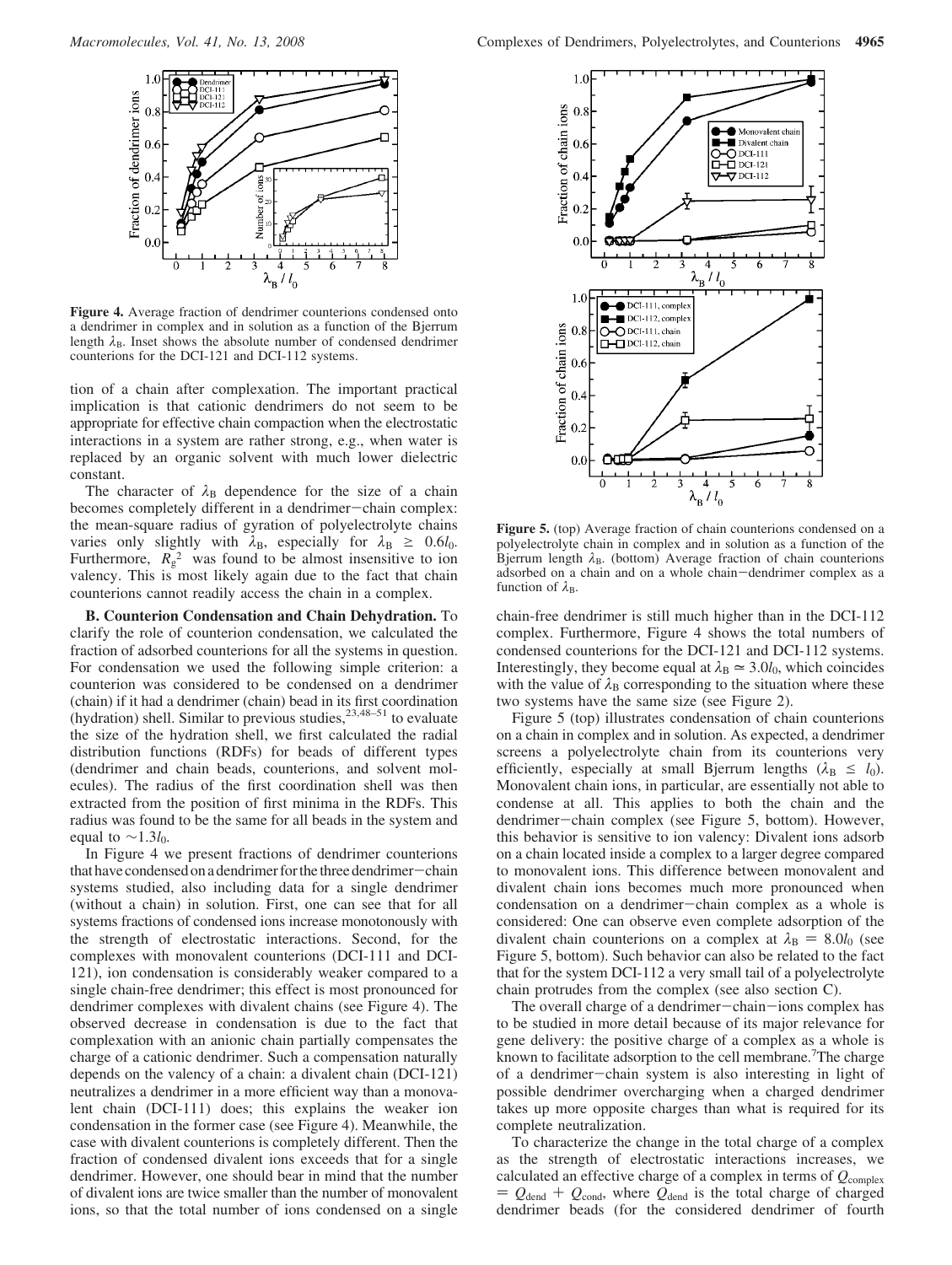

**Figure 6.** (top) Effective charge of a dendrimer-chain complex as a function of the Bjerrum length  $\lambda_B$ . The charge  $Q_{\text{complex}}$  is normalized by the total charge of dendrimer beads of the terminal G4 generation, *Q*dend. The dashed line corresponds to complete neutralization of the complex by counterions and a polyelectrolyte chain. (bottom) Effective charge of a cationic dendrimer  $Q_{\text{eff}}$  considering that only oppositely charged anionic beads (dendrimer counterions and a polyelectrolyte chain) would condense on it; see text for details.

generation  $Q_{\text{dend}} = +48$ ; see also Table 1) and  $Q_{\text{cond}}$  is the total charge of beads condensed on a complex. Note that  $Q_{\text{cond}}$  can arise from beads whose charges are opposite to a dendrimer (a polyelectrolyte chain and dendrimer counterions) but also from beads of the same charge (chain counterions; see Figure 5, bottom).

Figure 6 (top) shows *Q*complex/*Q*dend as a function of the Bjerrum length  $\lambda_B$ . In the case of monovalent counterions, a divalent chain (DCI-121) neutralizes the positive charge of a dendrimer more efficiently than a monovalent chain (DCI-111). Interestingly, one can also observe a slight inversion of the total charge of the DCI-121 complex at large  $\lambda_B = 8.0$ *l*<sub>0</sub> (see Figure 6, top). Furthermore, it turns out that divalent ions (the system DCI-112) are considerably more effective in neutralizing the charge of a complex as compared to their monovalent counterparts. This is evident especially at moderate and large values of the Bjerrum length. As a result, the positive charge of a complex completely vanishes already at  $\lambda_B \approx 3.0 l_0$ .

This finding has major implications in terms of drug and gene delivery. It signifies that an increase in the strength of electrostatic interactions leads to a major reduction in the positive charge of the dendrimer-chain complex and reduces its potential ability to bind to the plasma membrane. To better highlight the relevance of this view, let us stress that the dielectric permittivities of water and membrane hydrocarbon region are about 80 and  $2-5$ , respectively, and the dielectric permittivity thus decreases as one moves from the water phase through the membrane-water interface to the core of the membrane. Concurrently, the transition from water to membrane interior corresponds to a change from small to large  $\lambda_B/l_0$ . Figure 6 (top) then depicts that the partitioning of the dendrimer-chain complex from water to membrane interior becomes more and more troublesome as the complex approaches the membrane.



**Figure 7.** Average coordination numbers of polyelectrolyte chain's beads with solvent beads as a function of the Bjerrum length  $\lambda_B$ . Shown are results for mono- and divalent chains in complex and in solution. The dashed line shows the hydration level of an uncharged polymer chain.

It is interesting to elucidate the role of chain counterions as they are of the same sign as dendrimer charges. In Figure 6 (bottom) we present the effective charge of a dendrimer, *Q*eff, considering a situation where only oppositely charged beads (dendrimer counterions and a polyelectrolyte chain) would condense on it. A similar approach was employed in a recent study of complexation of a polyanion with a cationic micelle.<sup>52</sup> While the curves for the systems with monovalent ions (DCI-111 and DCI-121) remain almost unchanged compared to those in Figure 6 (top), one can witness a noticeable overcharging for a dendrimer in the presence of divalent ions at  $\lambda_B \geq 3.0l_0$ . This result contrasts with the findings of a recent simulation study by Majtyka and  $K \log^{27}$  who studied single charged dendrimers under the presence of mono- and divalent salt and did not observe overcharging of dendrimers for a wide range of the Bjerrum lengths. The presence of charges connected to a chain may therefore be crucial for dendrimer's overcharging. Overall, the combined consideration of the top and bottom panels of Figure 6 clearly indicates that multivalent chain counterions are able to prevent a dendrimer-chain complex from overcharging when the electrostatic interactions are rather strong (see also Figure 5, bottom).

Complexation of a polyelectrolyte chain with a dendrimer should also affect the hydration level of a chain. To estimate this effect, we computed the average coordination numbers of chain beads with solvent molecules, i.e., the number of solvent beads within the first coordination shell around a chain bead. As seen in Figure 7, complexation with a cationic dendrimer leads to a remarkable dehydration of linear polyelectrolytes for all considered dendrimer-chain complexes. Interestingly, the dendrimer-induced dehydration for a divalent chain is larger than for its monovalent counterpart. For moderate values of the Bjerrum length,  $\lambda_B \sim l_0$ , a monovalent chain in the DCI-111 complex loses ∼38% of solvent molecules from its first hydration shell (∼33% in the case of the DCI-112 complex). In turn, a divalent chain after complexation with a cationic dendrimer (DCI-121) gets dehydrated by ∼44% as compared to solution (see Figure 7). Taken together with the abovementioned screening of polyelectrolyte chains in a complex from their counterions (see Figure 5, top), the observed chain dehydration implies that a cationic dendrimer is indeed able to efficiently protect a guest molecule from the influence of the surrounding medium.

**C. Localization of Chain in Complex.** The degree of how completely a polyelectrolyte chain is embraced by a dendrimer is very relevant for applications related to drug and gene delivery. To characterize this property, we chose to calculate the fraction of chain beads that are condensed on a dendrimer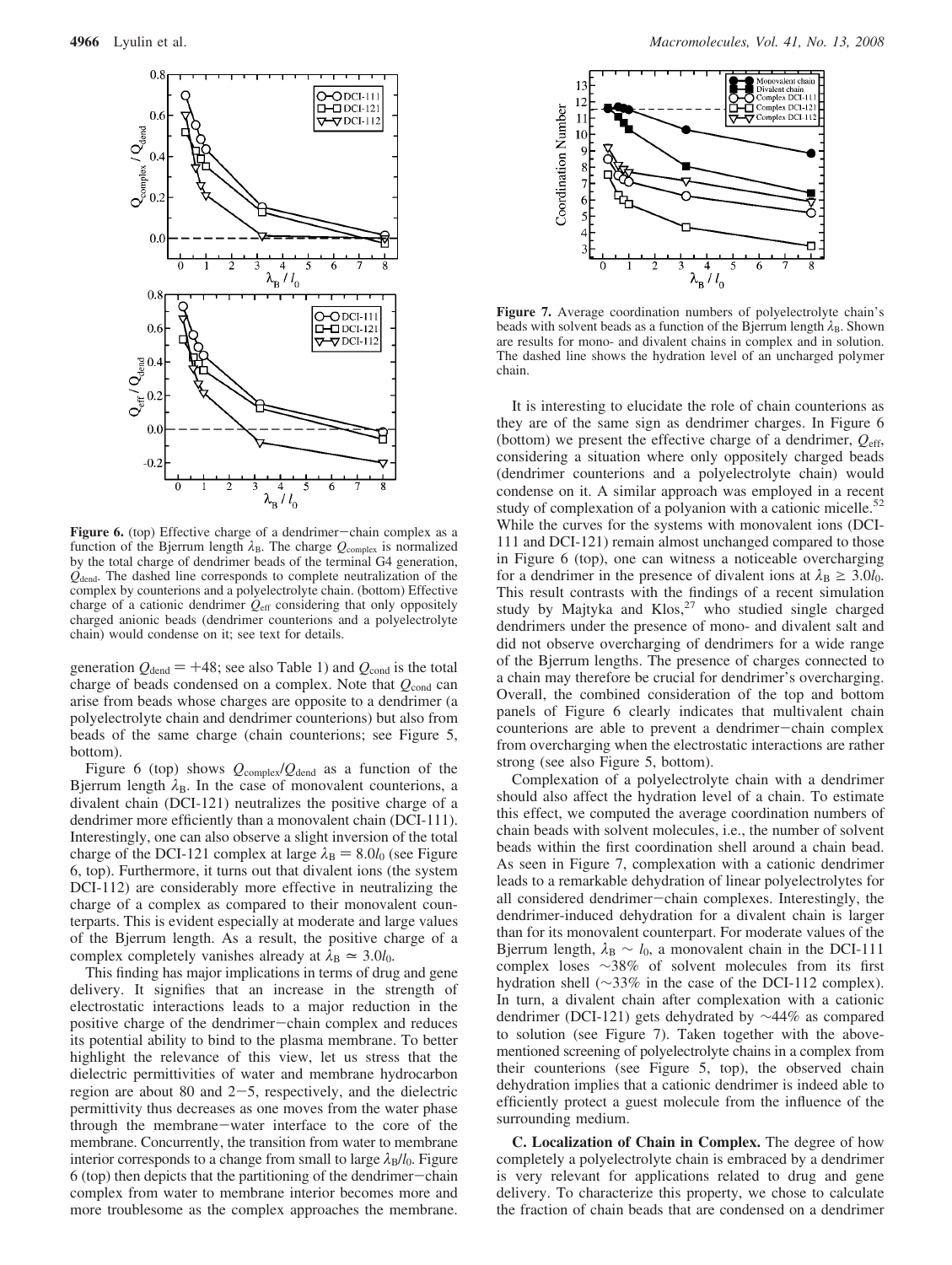

**Figure 8.** Average fraction of chain beads condensed on a charged dendrimer as a function of the Bjerrum length  $λ$ <sub>B</sub>.

(see Figure 8). As one can expect, a complex turns out to be rather loose when electrostatic interactions are weak,  $\lambda_B = 0.2l_0$ . This is manifested as rather substantial chain tails not adsorbed on a dendrimer. These tails disappear very quickly as the Bjerrum length is increased. Already for  $\lambda_B \sim l_0$  the polyelectrolyte chains in systems with monovalent counterions (DCI-111 and DCI-121) are almost completely condensed on a dendrimer. Remarkably, in the case of divalent ions (DCI-112), there is a small fraction of chain beads that never condense (Figure 8). We attribute this effect to strong attractive interactions between a polyelectrolyte chain taken up by a dendrimer and the chain's divalent counterions. Indeed, at larger values of  $\lambda_B$  at least one divalent counterion is always found to adsorb on a chain in complex (see Figure 5, top).

To further analyze the position of a guest chain in a complex, Figure 9 depicts component-wise distributions for the number of beads in complexes as a function of the radial distance *r* from the center of mass (CM) of the dendrimer; here we focus on the most interesting case  $\lambda_B = l_0$  as it can directly be related to aqueous solution conditions. First, one finds that a divalent chain (DCI-121) is best localized within the dendrimer interior as it is characterized by the narrowest bead distribution. The widest distribution is observed for a monovalent chain with divalent counterions (DCI-112) which is a natural consequence of the above-mentioned strong electrostatic attraction between the chain and its counterions. Similarly to previous studies, $2<sup>3</sup>$  the dendrimer beads of the terminal G4 shell are found to be broadly distributed, implying considerable back-folding. Dendrimer counterions are condensed on a dendrimer to a large degree, while chain counterions are mainly located outside the dendrimer.

It is noteworthy that for the dendrimer-chain systems with monovalent ions the maxima of bead distributions for a chain and for dendrimer counterions are localized on the opposite sides with respect to the peak of charged terminal dendrimer beads, the chain beads being located closer to the dendrimer center (see Figure 9). This strongly suggests that a polyelectrolyte chain can be accommodated in the dendrimer interior much easier compared to counterions. This is most likely because the entropy cost for compaction of charges linked to a chain is lower than that for a cloud of free charges. In the case of divalent ions this picture gets smeared. Ionic charges become partly "linked" as a dendrimer ion carries now a double charge, so that it can be easier accommodated inside the dendrimer. Furthermore, strong electrostatic interactions between a polyelectrolyte chain and its divalent counterions pull the chain closer to the dendrimer surface (see also Figure 8).

The simplified nature of the coarse-grained model employed here implies that care has to be taken when comparing our findings with experimental data and also with the results of atomistic simulations. In particular, the only atomic-scale MD



**Figure 9.** Distribution for the number of beads as a function of the radial distance *r* from the center of mass of the dendrimer. Shown are results for a dendrimer, a chain, charged beads of the terminal G4 shell, and counterions of the dendrimer and the chain.

study of dendrimer-DNA complexes<sup>31</sup> show that a ssDNA fragment in a complex is located considerably far away from the dendrimer center as compared to the picture revealed in our simulations (see Figure 9). There might be several reasons for such a discrepancy. First, our model of a dendrimer as well as a polyelectrolyte chain is a flexible one; improvement of the model through introducing angle and torsional potentials should lead to additional steric constraints which would hinder tight complexation. Note, however, that these changes should be done without major modifications to the persistence length, since the model employed in this work is consistent with the persistence length found in experiments. Second, a chain fragment in our case is much shorter than that considered in ref 31; this factor also can facilitate dendrimer-chain complexation. In general, the sensitivity of the results presented in the paper to the rigidity of a polyelectrolyte chain is a very relevant problem to be addressed in the future: employing a chain with large persistence length could shed light on complexation of PAMAM dendrimer(s) with double-stranded DNA.

### **Concluding Remarks**

We have performed a systematic molecular dynamics study of complexation between cationic dendrimers of the fourth generation and oppositely charged linear polyelectrolytes. We employed a generic, coarse-grained model for the dendrimer